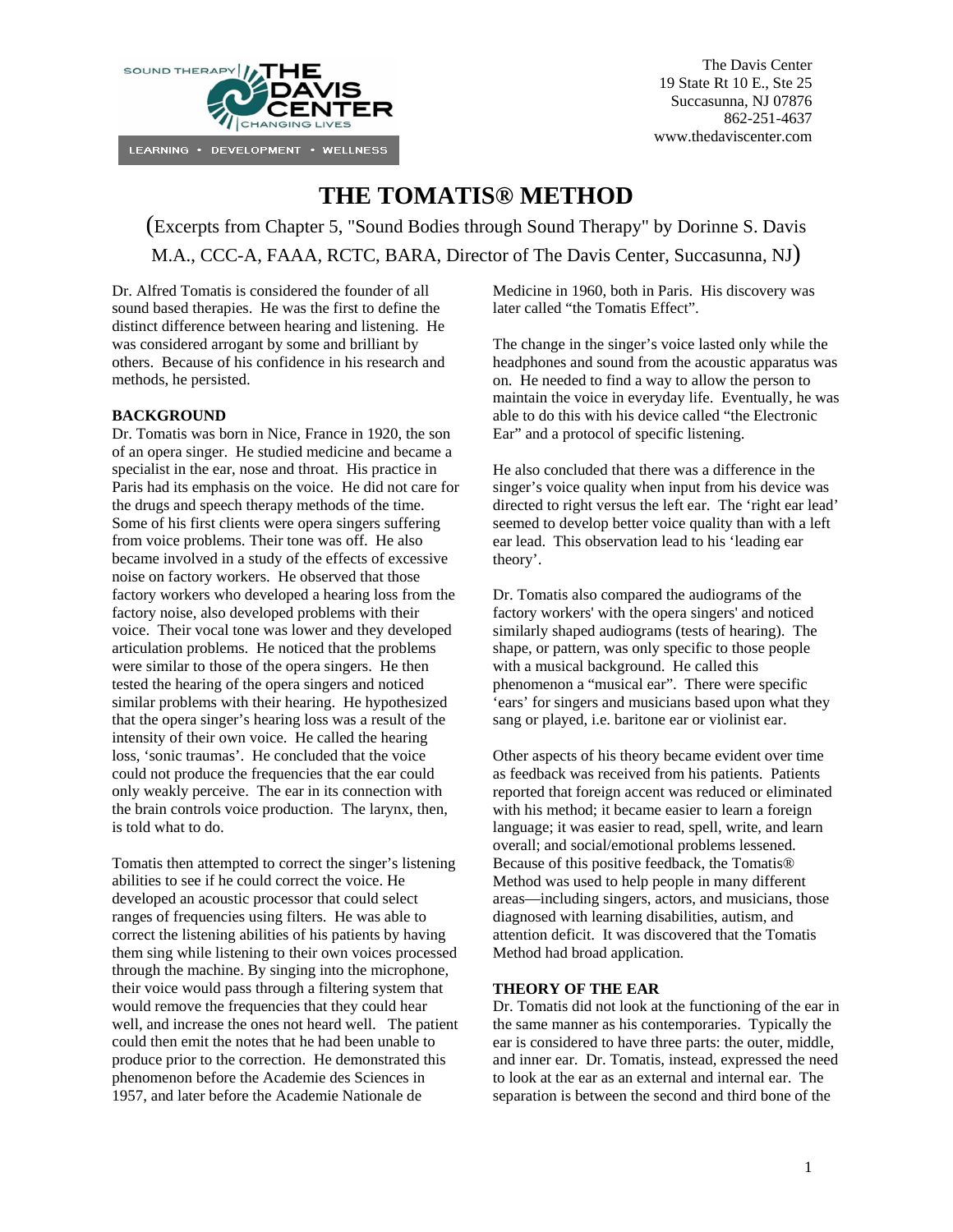

ear in the middle ear cavity. He theorized that the function of the three bones is one of protection because they dampen (or muffle) the excessive vibrational energy coming from the ear canal. He also stated that the stapedius muscle is the most active muscle in the body. It is always working.

Additionally, Dr. Tomatis theorized that hearing occurs because sound is transmitted through the bones of the skull and not through the three bones of the middle ears. Specifically, he felt that the temporal bone receives sound from the eardrum. The bone then vibrates, sending sound to the basilar membrane in the cochlea where the Organ of Corti is. From there sound is transmitted to the brain.

He felt that the purpose of the three bones in the middle ear was for the pneumatic regulation of sound. They control the variations of air pressure between the outer and inner ear. The system is regulated but not through frequency. The stapedius muscle must keep vigilant to regulate the pressure in the inner ear. The tensor tympani must keep vigilant and remain tonic to outer messages. In order for the middle ear to work well, it must be able to withstand the higher intensities for longer periods of time. The stapedius muscle must remain vigilant and be maximally effective to do this. Because sound is transmitted through bone conduction, internal localization of sound can occur. This localization occurs in the cochlea because of its shape. Sound then makes the entire cochlea vibrate sending the necessary sound to the brain. Dr. Tomatis felt that the brain receives more stimuli from the ears than from any other organ. High frequency sound can bring about maximal cortical recharging.

Dr. Tomatis also stressed the connection with the face. The facial nerve innervates the muscles of the face, including the lips. These muscles are important for intelligibility of speech, and the clarity of one's voice. This same nerve also innervates the stapedius muscle in the middle ear, and also the muscle that opens the mouth, the digastric muscle. The trigeminal nerve connects to the tensor tympani muscle in the middle ear as well as to the masseter and temporal muscles that allow us to chew and close our mouths. Is it any wonder that Dr. Tomatis surmised an ear-face connection? While testing non-verbal or non-reactive children auditorily, an audiologist skilled in watching children can, through observational audiometry, determine if the child is listening, from facial cues. Prior to speaking, the stapedius muscle reflexes. Consider also the child who is clenching his teeth while listening to someone. Is that child able to listen? Or

The Davis Center 19 State Rt 10 E., Ste 25 Succasunna, NJ 07876 862-251-4637 www.thedaviscenter.com

has he closed off his ear? Yawning also activates the muscle and also closes off listening.

## **THE TOMATIS EFFECT**

After demonstrating his technique to the Academies in Paris, it became known as the "the Tomatis Effect". He stated three laws:

- 1. The voice only contains the harmonics that the ear can hear.
- 2. If you give the possibility to the ear to correctly hear the distorted frequencies of sound that are not well heard, these are immediately and unconsciously restored into the voice.
- 3. The imposed audition sufficiently maintained over time results in permanently modifying the auditory and phonation.

This effect had a major impact on the scientific community at the time. Dr. Tomatis was able to demonstrate that the two organs—for voice and hearing—are part of the same neurological loop. Changes to one impact the other. If someone has normal hearing and they are not an active listener, the voice will not respond at all frequencies. One must consciously decide to listen to something or someone.

#### **AUDIO-PSYCHO-PHONOLOGY**

Dr. Tomatis believed that listening was not a given at birth. Hearing is a given (provided the mechanism is working). Listening builds with training. After one's physiological development, one's hearing basically stays the same (of course, with some exceptions like progressive hearing loss). However, one's listening capacity is learned, trained, and can change with time.

After working with the opera singers and factory workers, Dr. Tomatis wanted to find a way to enhance listening skills. This led to the development of a more sophisticated machine called the 'Electronic Ear'. While treating the ear and the voice he soon discovered that he was also treating changes in behavior, especially at the level of communication. He then changed his earlier emphasis towards the psychological aspects of the listening response. He began to work within the areas of learning disabilities, integration of foreign language, communication balance, psychological balance, and the re-energizing of older people.

## **THE FUNCTIONS OF THE EAR**

In addition to the two parts of the ear mentioned earlier, Dr. Tomatis also postulated three functions for the ear:

1. Hearing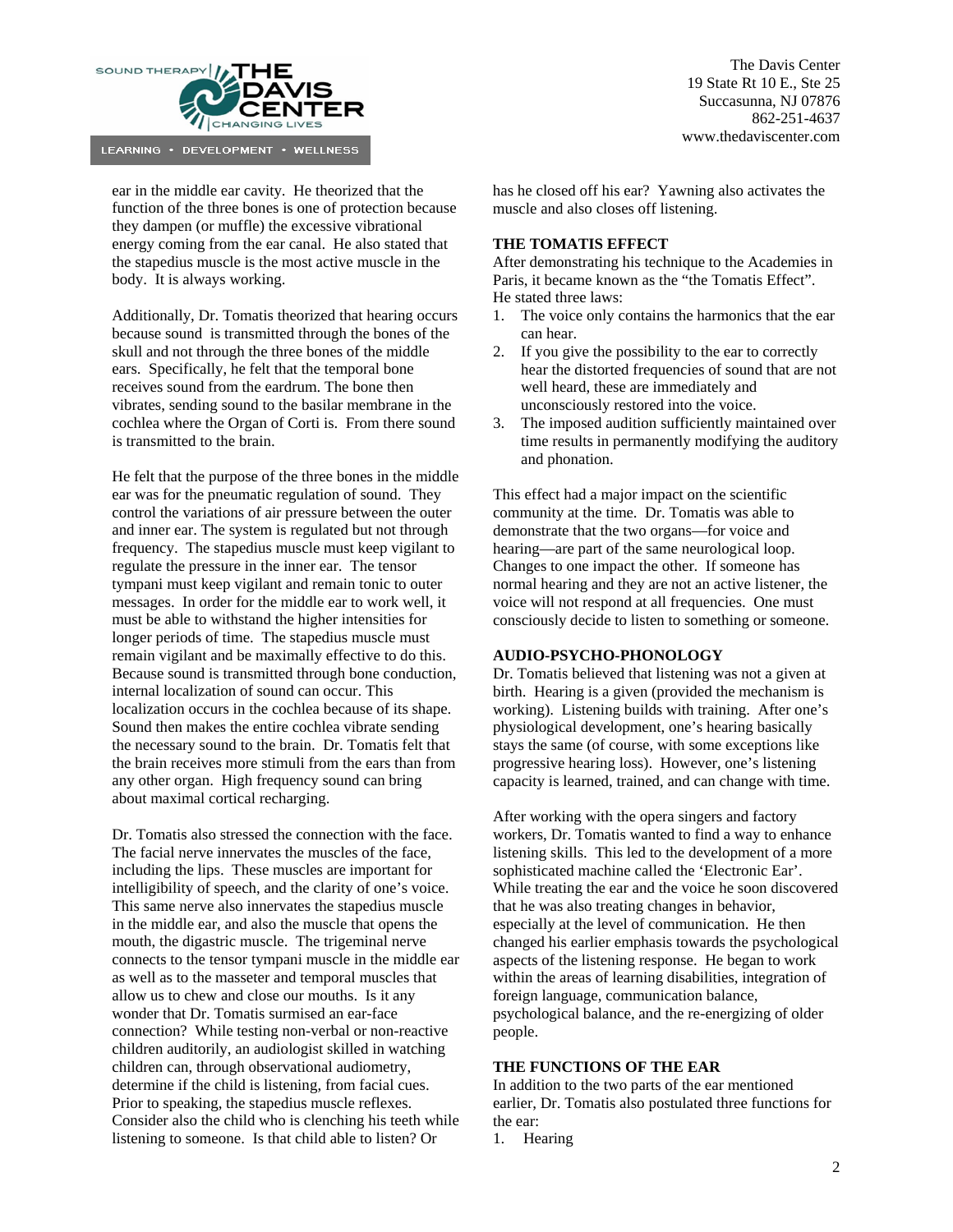

- 2. Balance and body posture
- 3. Cortical re-energizing

## **HEARING**

Hearing is the unconscious passive process of taking in sound. Listening is what one does with one's hearing capacity. This makes it an active process. Listening is the result of constantly making choices. Our hearing mechanism allows us to analyze and decode sounds both from the external world and internally through our body—in particular, our own voice.

There are two ways for sound to be conveyed to the ear: through air and bone conduction transmission. An important part of the Tomatis® Method is the testing of both the air and bone conduction transmission of sound—not for threshold, as with an audiogram, but for a listening response. Bone conduction also measures the sensation of sound.

In utero, there is liquid in the ear. Liquid is an excellent transmitter of sound. The outer and middle ears, however, start to work in a different manner once the liquid is drained from the ear after birth. Dr. Tomatis stressed that the child in utero uses liquid transmission of sound to the cochlea (that postnatally becomes the air conduction channel) and bone conduction vibration that bypasses the middle ear, and goes directly to the cochlea. Bone conduction vibration seems to be faster. What is really happening is that the low frequencies enter the embryo's ear the loudest. Dr. Tomatis theorized that low frequency sounds have a sedative effect and numb the ear. The high frequencies are actually attenuated more than low frequencies in utero. The fetus can hear all of its mother's body rhythms and sounds, like the heart beat, but can filter them out to process the high frequency sounds. The fetus reacts strongly to high frequency sounds. Dr. Tomatis feels that the fetus wants to hear and selectively picks out the high frequency information necessary for speech, thereby creating the predisposition towards wanting to learn speech after birth. In other words, the child needs to 'actively' listen if it wants to learn.

#### **BALANCE AND BODY POSTURE**

Balance is one of our most basic functions. It involves our vestibular system. It affects our equilibrium and has an effect on our muscles. Dr. Tomatis believed that the balance system not only dealt with balance, it also impacted sensations of body posture, the control of body positioning, and that it was receptive to sound waves.

When one reaches the perfect posture, the body reaches out and literally engulfs all of the external sounds. His

assumption was based on a posture that is vertical. Verticality is extremely important to the Tomatis Method. Dr. Tomatis felt that the ear's main function is vestibular--to unconsciously maintain balance. It is the ear that first establishes a spatial dynamic in the brain. The visual system is later superimposed upon this.

When Dr. Tomatis started working with the opera singers who lost their voice quality, he also noticed that they started to slouch. However, when the ear was stimulated through the Electronic Ear, the body straightened up and they were able to again breathe more deeply. He also observed that children with learning problems also improved their balance, coordination, and motor skills.

All body movement is communicated to our motion center, the vestibular system. Because of the interconnectedness of the fluids between the vestibular and cochlear portions of the ear, this movement is sensed in the cochlea. Dr. Tomatis says that the sounds that fill all cells with life are the higher frequency ranges. It is an 'inner song of movement' that must be discovered and deciphered when the external conditions are favorable. The problems of life interfere with this inner song and stunt one's ability to listen. He said that special conditions are necessary for hearing and maintaining this ability to listen. This is his listening posture.

He further stated that one's listening posture is an outcome of one's past. It depends upon your mother tongue (language you speak as a child), your sound experiences, your defenses used to put up with sound stimulation, your cultural experiences, your educational experiences, and your musical experiences. It is made up mostly from your body's defenses. Musicians tend to open their ears to more frequencies than others. By the time one is an adult, the listening posture is set. It is a physical reflection of a psychological posture. The Tomatis® Method works more on the physical side rather than the psychological side. If so, then why are psychological repercussions often seen? It is the connection to the middle ear. The muscles are always modifying. There are habitual patterns learned. By way of the muscles in the middle ear, one's psychological listening posture is expressed by their physical posture. By retraining the ear, the nerves are activated and numerous effects occur.

# **CORTICAL RE-ENERGIZING**

The ear functions as an energy generator for the brain. Sounds give energy to the brain as they pass through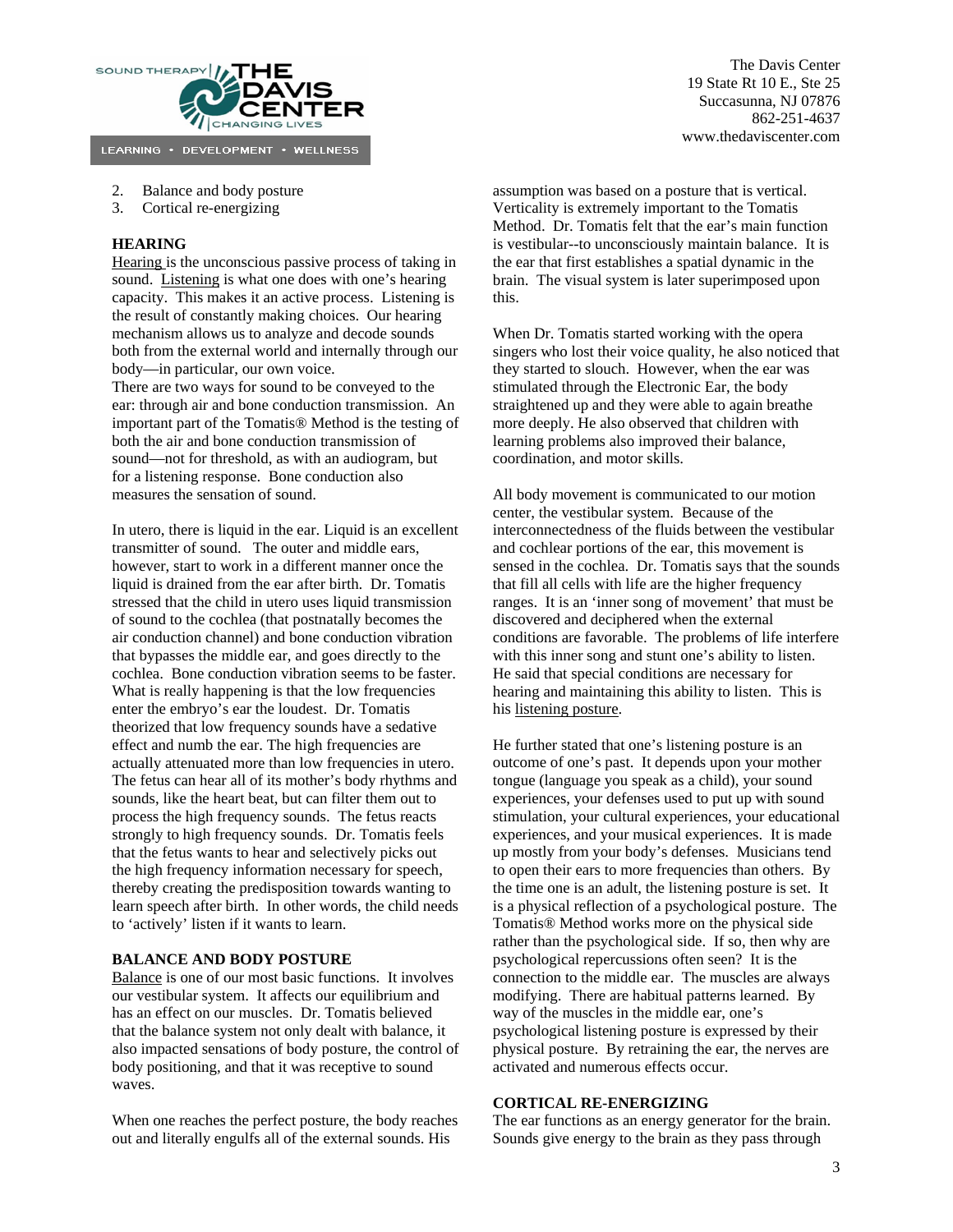

the ear. The ear charges the brain with electrical impulses. In effect, it is charging the brain like recharging a battery.

Dr. Tomatis has said that 90-95% of the body's total charge (cortical re-energizing) comes from the ear. 60% comes from the vestibular system because it controls balance. The cochlea adds another 30 % because of the processing of the sounds themselves. The brain needs stimulation to function. The ear brings the sounds to the brain and organizes the perceptions from the rest of the body. The ear is an energy source. The voice of the person provides a source of stimulation to themselves. The voices of others also provide stimulation.

The better the voice is, the better the listening, and the more the brain will recharge. By controlling the voice through the ear, the vocal quality will improve. It becomes an audio-vocal loop. This can also work in reverse. The duller the voice, the poorer the listening, and the brain has less energy. Singing is the highest form of vocal expression and provides the most positive stimulation towards reaching body harmony.

There are two kinds of sounds. 'Discharged' sounds make one feel tired, and fatigued. 'Charged' sounds provide tone and health. In order for the brain to remain dynamic, it must have sensory stimuli.

## **UNDERLYING PRINCIPLE OF THE TOMATIS® METHOD**

Dr. Tomatis' Method seeks to re-activate the processes of primitive listening by stimulating the ear through the filtered music played through his Electronic Ear. His listening program restores the sensation of sound that was activated in utero, thereby awakening the memory associated with the acoustic environment as it was in utero.

Dr. Tomatis feels that this process is one of psychological regeneration. One must first relearn what sound was like as though in utero, then come through the change between listening in a fluid versus through air, and then finally through air alone in order to reactivate the ability to communicate.

## **RIGHT EAR LEAD**

Dr. Tomatis discovered that singers had a better vocal quality when they had a 'right ear lead'. It is a form of listening lateralization. Dr. Tomatis did not develop the idea of a leading ear, but he did theorize the importance of it in regards to one's voice. He felt that physiologically it was better to have a right ear lead,

'the leading ear', because it was the quickest connection to the left hemisphere of the brain—our language center. He felt a left ear lead took longer, used more energy, and was less effective. This leading ear impacts one's voice, language, concentration, and memory.

When Dr. Tomatis did experiments with the two ears, he noticed that when he masked the right ear, the effect was negative and immediate relative to intonation, rhythm, volume and sound quality whereas when done similarly with the left ear, no effect was noticed. It is important to note that with a 'right ear lead', both ears are working but the right one is the dominant one. It also means that the right ear is the one used to hear one's own high frequency information thereby continuing to recharge the brain's own energy. When we listen with the right ear, the perceived information is sent quickly to the left hemisphere of the brain where it is analyzed. Without a right ear lead, hesitant and monotonous speech can develop, and in some cases dysfluency such as stammering and stuttering.

#### **MUSIC OF THE TOMATIS® METHOD**

In order to recharge a person, Dr. Tomatis utilizes three types of music: mother's voice, filtered Mozart, and Gregorian Chant.

#### **THE MOTHER'S VOICE**

The Tomatis® Method is about making change within the person. A part of the change process may include the use of the mother's voice because the area where the person may have gotten 'stuck' with his own personal listening skills may relate to an in utero event. In utero, the low frequencies are heard more strongly than the high. Dr. Tomatis used the mother's voice filtered so that the high frequencies were stressed. He learned that listening to the mother's voice with the filtering is an important part of listening. In this way, the body is energized to make change at the very beginnings of the listening program.

## **FILTERED MOZART**

The music of Mozart is used because it is wellbalanced and enjoyed by most people. It seems to create a balance between the charging effect needed and the calming effect being sought. His rhythms, melodies, and the use of high frequencies stimulate the brain and seem to energize the tired and depressed, while calming the overly active.

Dr. Tomatis filtered the music to eliminate the low frequency sounds, while retaining the higher harmonics of the music. As a result, the listener hears a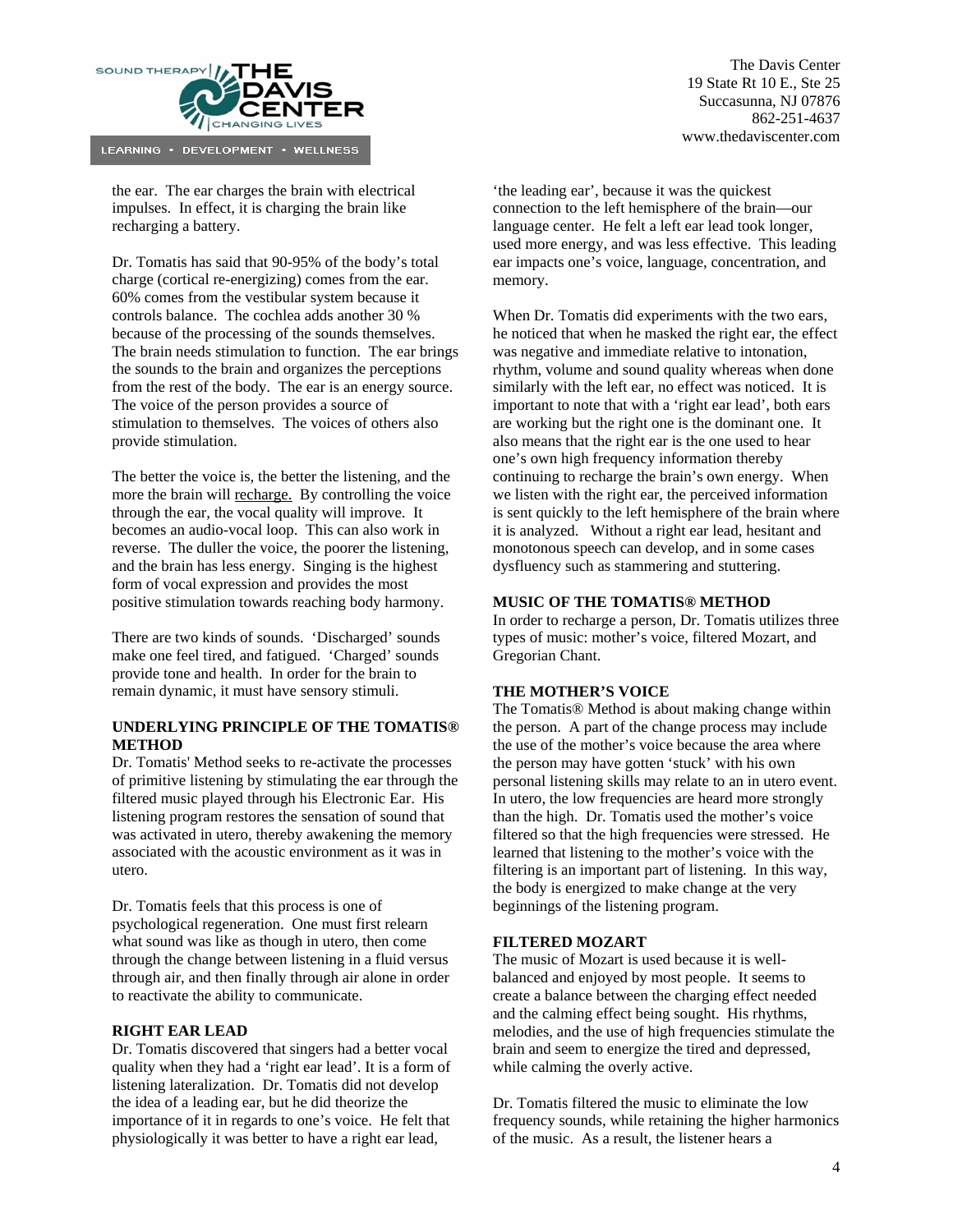

concentrated and emphasized amount of the high frequencies during specific parts of the program.

## **GREGORIAN CHANT**

Gregorian Chant is used because of its slow, rhythmic, relaxing effect. Similarly, as with the heartbeat, a repetitive, rhythmic movement is picked up by our vestibular system, and as with the unborn child, gives a sense of calm. In a way, the chanter is entraining the listener to a respiratory pattern of extreme calmness.

By using the Gregorian Chants with his Electronic Ear, Dr. Tomatis artificially imposes a relaxed system on the listener. While doing this, temporal processing cues are being utilized. He calls it "speeding up the process of slowing down". Eventually the listener incorporates the use of his own voice to mimic the monks. The listener's higher proprioceptors are stimulated and they breathe deeply to match the monk's breathing.

There is a direct relationship between the way one vocalizes and the way one hears. With chanting, one prepares the muscles of the middle ear to function correctly in order to train the mouth to function properly. The sound starts in the larynx, the bones begin to vibrate, the inner ear is triggered and the message is sent to the brain. It is this stimulation of the bones that is similar to listening in utero. Most people tend to forget how to use this skill after birth. Chanting is different from music in a variety of ways. It has no meter. It is not based on a rhythm. It is based on the person's breath stream. One learns to chant by controlling their respiration rate. Dr. Tomatis used the Gregorian Chant because it uses high frequency tenor voices to stimulate the brain.

#### **THE ELECTRONIC EAR**

Dr. Tomatis developed his Electronic Ear in order to make change. The Electronic Ear uses pre-recorded music that emphasizes the high pitched frequencies necessary to stimulate 'cortical re-energizing'. This is the core of Dr. Tomatis' audio-vocal technique and the main element of the individual listening program. The Electronic Ear has two principal channels that have a connection between them. This connection has been compared to a 'gate'. The first channel allows the listener to hear as they normally would. When the 'gate' of the second channel is opened, the listener now hears sound that is enhanced with high frequencies. The machine switches back and forth between channels thereby exercising the muscles in the middle ear. The

The Davis Center 19 State Rt 10 E., Ste 25 Succasunna, NJ 07876 862-251-4637 www.thedaviscenter.com

Electronic Ear is engineered to challenge and adapt the middle ear muscles, the tensor tympani and stapedius, to work together. When repeating the Gregorian Chants or other vocalizations, the listener learns to control the frequency and intensity of his own voice often unconsciously. The Electronic Ear imposes the spatial determination of the middle ear bones in order to control the frequency and intensity transmission of sound.

#### **PHASES OF THE TOMATIS® METHOD**

There are 5 stages of the Tomatis® Method. These stages bring the listener through various levels of listening development. The first two stages prepare the listener for relating to the world around them and establishing a base for listening. The third stage marks the turning point between listening and voice work. The final stages heavily emphasize the listener's voice, thereby stabilizing the voice-ear connection and cortical charge.

These stages are divided into 2 phases: the passive and the active. The passive phase 'prepares the listener' towards the desire to communicate. The active phase works on the communication structure and includes active use of the voice.

#### **SONIC BIRTH**

Throughout the early stages of the listening program, either the mother's voice is filtered, or filtered Mozart music is used to simulate the mother's voice in utero. Dr. Tomatis discovered that early listening starts in utero. The fetus perceives the mother's voice through bone conduction. The sounds of the mother's voice are filtered. It is from this type of listening that he felt the desire to listen develops. The desire to listen creates the desire for communication.

Upon completion of stage 3, the listener will have gone through the Sonic Rebirth that prepared them for the active voice work that develops communication after their 're-birth'. In other words, they leave the passive 'in utero' listening work and move into the active 'after birth' listening work. (author's description) The ear now has a better balance between listening and speaking.

The use of filtered mother's voice tapes is particularly effective with children who have learning difficulties or weak social interaction skills. After listening, children often become more social and want to make new friends. Homework frequently becomes less cumbersome. Children who are non-verbal often begin to make communication sounds. Babbling might start,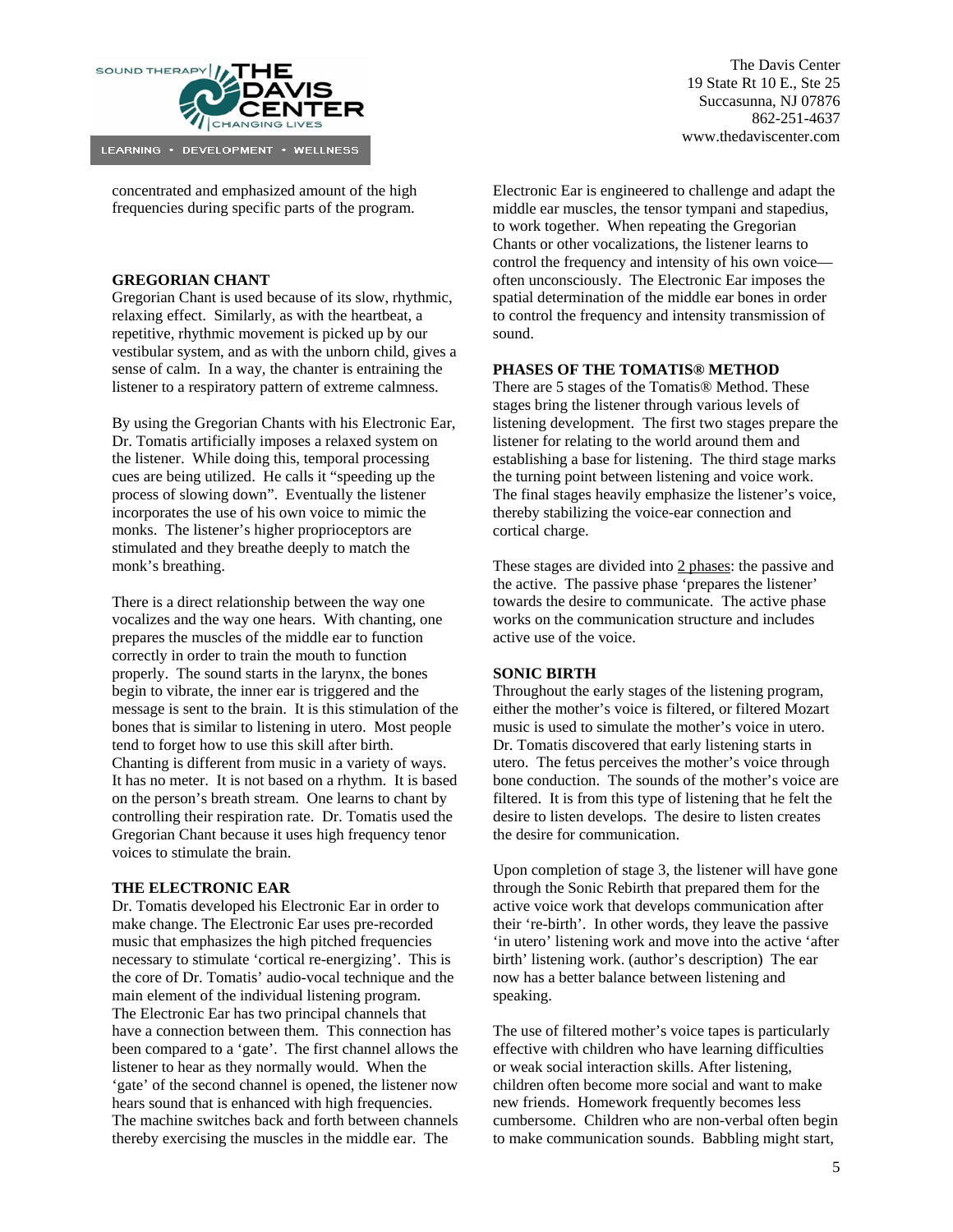

and eventually turn into words. The filtered sound seems to create a desire for them to want to communicate and leads to language development.

For the adopted child, the Sonic Rebirth provides a connection with the listening world that may have been missing. They hear their birth mother while in the womb and then, they hear another mother after birth. Sometimes emotional connectedness is not maximized because of this. The Sonic Rebirth prepares them for a new sense of listening to the world. Clients frequently express a noticeable change in their relationship with the adopted mother and people around them. They feel more at ease and connected with the world in general.

Children, who at birth, must be placed in an incubator, may benefit from the reassuring warmth of their mother. Many hospitals have parents touch the baby while in the incubator to maintain sensory stimulation. Additionally they benefit from listening to their mother's voice. A tape recording of the mother's voice singing or sharing a story or life experience is reassuring, soothing, and nurturing to the child. This also encourages the baby to continue to develop listening in the external world while recreating a sense of connection to the internal world of their mother's voice, as though in utero. Their listening can expand.

#### **ASSESSMENT FOR THE TOMATIS® METHOD**

Dr. Tomatis developed specific tests for his method because standardized tests, at the time, did not provide the information he needed. His assessment consists of four parts: the intake, the listening test, the laterality test, and the consultation.

#### **THE INTAKE**

This portion of the assessment will vary with the consultant, but is essential to understanding the client. The person's development should be reviewed—was their overall development normal or delayed? Other issues to be discussed:

- learning issues—reading, writing, spelling, comprehension, etc.;
- social/emotional issues—do they interact well with others, do they keep their thoughts mostly inside;
- vestibular issues—motion sickness, dizziness, wanting to spin or not spin, craving rocking or swinging;
- attentional issues—focusing in school or at work, attention, organization, etc.;
- oral motor issues:
- language issues—both expressive and receptive;

The Davis Center 19 State Rt 10 E., Ste 25 Succasunna, NJ 07876 862-251-4637 www.thedaviscenter.com

- voice quality—too high or low vocal pitch, weak or excessive vocal intensity, rich or weak vocal sound, etc.;
- sensory integration issues—are some senses more sensitive than others;
- muscle tone—are they hypotonic;
- personal health issues---have they impacted the person;
- self issues---how does the person feel about themselves

Client goals and objectives need to be discussed as well.

Many people are attracted to the Tomatis® Method because of the educational learning aspects of the method. Additionally, some may want to focus on the personal growth learning aspects, while others the foreign language learning aspects. An actor may want to enhance their speaking, emotional, and vocal production. (Gerard Depardieu, the famous French actor, as discussed in Paul Chukow's biography of the actor, attributes his success to Dr. Tomatis and his method.) The musician may want to enhance his singing voice, or expression while playing an instrument. It is important to find out the person's overall functioning and what they hope to accomplish with the method.

#### **LISTENING TEST**

The listening test is one that Dr. Tomatis developed. It is done with a device similar to an audiometer (a device used to test hearing) called the Listening Test System, and in some rare cases with an audiometer. However, the listening test cannot be compared to an audiogram (the diagnostic test that uses an audiometer) because it measures within different parameters and is calibrated at different levels. The Listening Test System was developed according to specific norms intended to supply a graphic expression of listening. The listening test is the key test for measuring change while using the method.

The listening test is intended to demonstrate the client's listening posture and can be used as a guide to determine individualized modifications for each program. The test evaluates the following: air conduction listening curve, bone conduction listening curve, spatialization errors, selectivity, and lateralization. Occasionally, depending upon the results and the person's hearing, additional testing may be necessary.

The listening test provides information about one's body image, time and space issues, motor skills,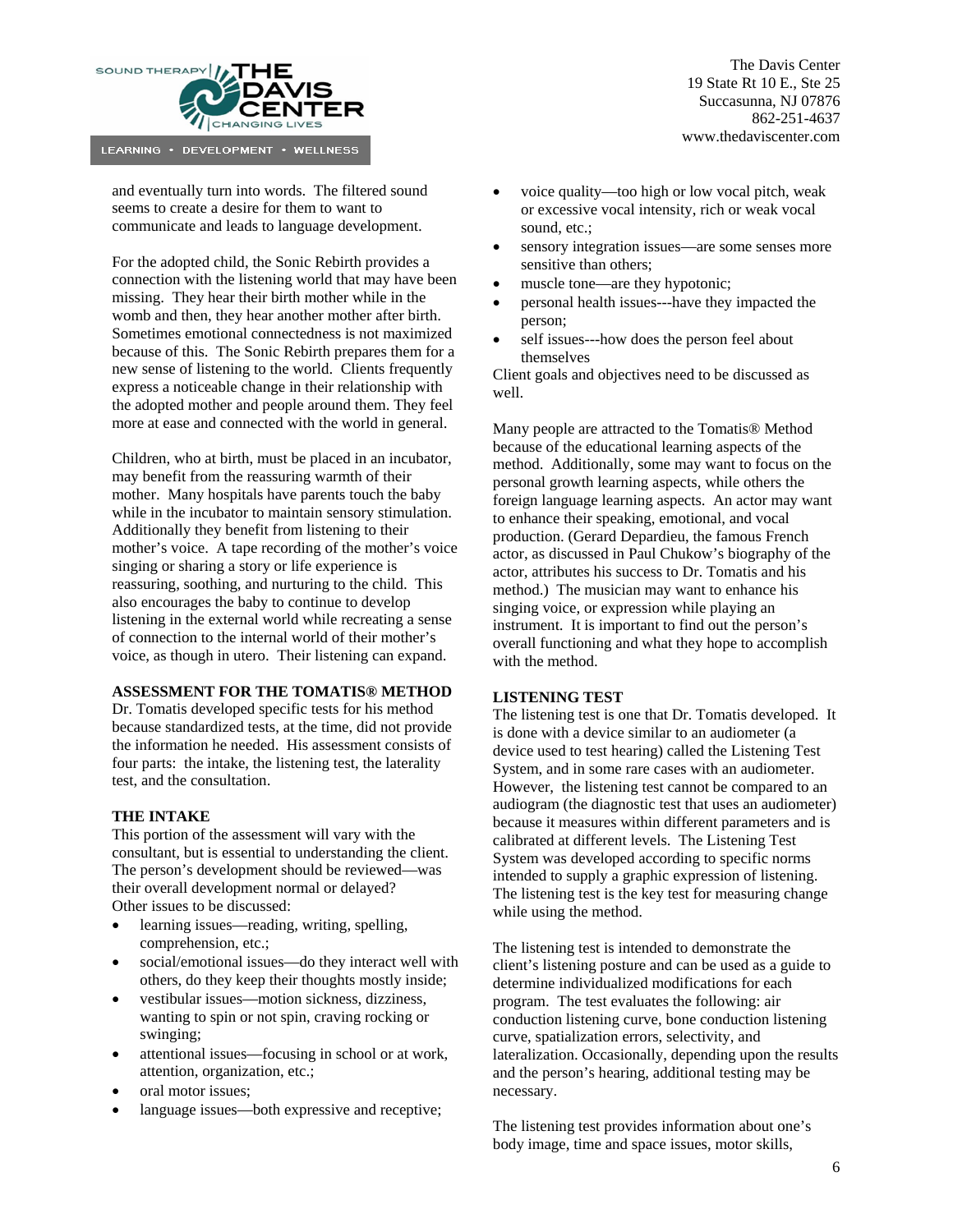

rhythm as it relates to language, 'foreign language', and music, and practicality such as with geography, conjugation of verbs, and history. It also provides information about understanding rules and regulations as in math and grammar, comprehension as in reading and receptive language information, verbalization, vocabulary, memorization, and the analysis of information. Additionally it provides information about concentration, listening in general, the desire to communicate, imagination, creativity, and the richness of ideas. Results of this test, guide the consultant in the setting of the client's listening program. The data reveals the 'listening posture' and information about how the client processes sound information.

Dr. Tomatis feels that the vestibular system is in charge of controlling the body. Each muscle is connected in some way to the vestibular system and when the muscles move, the vestibular system informs the brain of the movement. The body needs to be in balance or harmony between the right and left side. This harmony is necessary for movement in general and good coordination. If the vestibular system is out of balance or harmony, tension is present. The tension may be demonstrated as clumsiness, lack of flexibility with fine and/or gross motor activities, writing weaknesses, poor rhythm skills, difficulty with time and space concepts. These skills can affect learning, especially language, and may affect skills associated with music, singing, and dancing. It may manifest itself as trouble with dates, or distinctions of yesterday, today, and tomorrow. Stuttering is also a component of rhythm. Because the client is often aware of the problem, they are put in a place of excessive control. They need to decide all the time what is correct and this requires a lot of energy. It also creates doubt. Through the listening program, the vestibular system is stabilized and the individual's perceptions increase bringing better balance for the body.

What if the problem lies between the vestibular system and the auditory function itself? For example, hyperacousia is an excess of sound stimulation and results in an oversensitivity to noise. The body does not allow for correct integration of sound. Sound is unpleasant. Dr. Tomatis feels the muscles are not sorting out what sound should be allowed in and therefore, noise becomes bothersome. The auditory nerve is being over-exposed. In this way, he explains that air conduction transmission of sound reflects the middle ear muscles; and bone conduction transmission of sound reflects the inner ear or auditory nerve. When both the vestibular system and the cochlea are affected, it is important to work on the vestibular system by

stimulating the muscles of the middle ear first, thereby lowering the auditory hypersensitivity. In this way, the vestibular system can be rebalanced.

For body energy, Dr. Tomatis feels that the ear is a power generator. Sound is necessary because it gives the brain energy to remain active. The cochlea is in charge of high pitched sounds. It is the high pitched sounds that give energy to the body. Energy to the ear helps the person be tonic. They have more desire to do things and take charge of themselves. They feel more effective and act more efficiently. They allow for better creative expression. Typically people with hypoacousia, or those who tune out sound, appear more tired. They close off more of themselves from others. They have less desire to communicate with others. They feel exhausted and often don't want to move around very much. They lose their high frequency emphasis and tend to listen to music with lower frequencies.

The listening function is parallel to the hearing function. However, this implies that people have the will to listen to the outside world. A person can hear well but not listen well. Listeners must facilitate comprehension, or integrate the sound messages, within themselves and to others. In this way, they can make an adaptive and appropriate response to their environment.

The person must know how to listen and be able to integrate several aspects of sound. The first function is sound discrimination. They must discriminate useful from useless sound. They must be able to put meaning to significant information. Second, is the accommodation of sound. They protect themselves against sound. They learn to spontaneously listen for pertinent information. However, when the function of listening is blocked, the person reverts to using his intellect and is then forced to select specific information. With this method, the listener gets tired very quickly and often chooses inappropriate information to listen to. The third function is directional, aiming for a sound. When listening works correctly, the listener can identify where the sound came from. They are certain about what the message means because they know where it came from. Auditory lateralization is an essential quality of listening. For example, if a message to the right ear gets projected to the left brain, a quickness in the integrity of the message is implied. It has clarity and allows for efficiency of memorization, thereby allowing good use of the information for a quick response.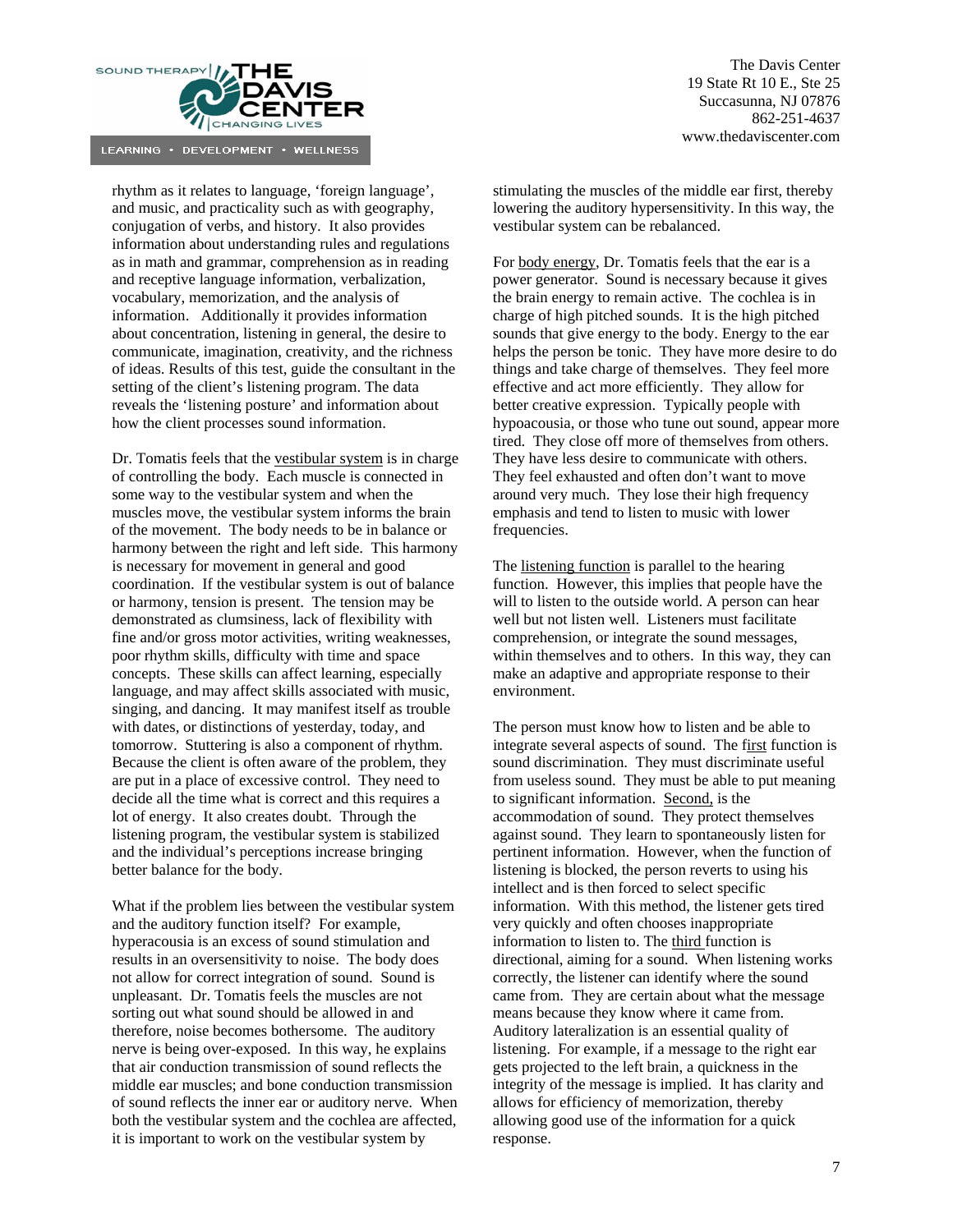

From the Listening Test, as an audiologist, I can determine when the client begins to perceive or process sound at various frequencies both with air and bone conduction. I can determine where the person is localizing sound. I can determine how well the person perceives pitch differences. And I can determine which is their dominant ear for listening. This information provides significant data about one's auditory processing skills. For those children unable to be tested for central auditory processing skills due to age or disability, the Tomatis Listening Test provides helpful information about their auditory processing functioning.

## **THE LATERALITY TEST**

The Laterality Test evaluates a person's body laterality as it relates to their body image, their vision, and the motor skills of their hands and feet.

## **THE CONSULTATION**

After the general intake and evaluation is performed, the consultant meets with the client to discuss the results. Based upon this discussion, the evaluation data, and the client's personal history, the consultant draws conclusions about the client's listening. From this, the goals and objectives are identified and agreed upon, and the program of listening is determined.

#### **THE TOMATIS® LISTENING PROGRAM**

The Listening Program is determined from the results of the Initial Assessment and Consultation. The basic program consists of (2) sets of 15 days of listening for 2 hours each day, separated by three to 6 weeks. The first set should be 15 straight days, but the second fifteen days can be broken up into 8 and 7 day sets, with various separations between the sets. The more intensive beginning is important because often the results are more dramatic and appear much faster.

Changes to the program are made based upon subsequent listening tests. The program moves from the passive phase where the listener does not consciously have to pay attention, to the active phase, where they learn to use their voice, as described previously.

The active phase moves from singing and chanting, to speech as words and sentences, and finally to reading out loud. Once reading out loud begins, the voice gets richer, stronger, and better articulated. At this point, the visual component for writing language also begins to develop. The comprehension of language is easier because the ears, the eyes, the voice, and the brain are

all working together. At this stage, handwriting, spelling, and written expressive language skills improve. The improvements start earlier in the program but it isn't until the final stages that things begin to make sense.

#### **WHO CAN BE HELPED?**

The Tomatis® Method is beneficial to people needing help with listening disorders. The Tomatis® Method is currently being introduced into the United States as an educational program. It is called the Solisten™ Training Program, and is considered an educational application of the Tomatis® Method. In the other Tomatis Centers throughout the world, the method is used in a variety of ways and has been accepted in their medical communities. In Switzerland, for example, the government pays for the Tomatis® Method under its health care plan. The name Solisten™ distinguishes the specific claims for this training in the U.S. from broader worldwide claims and applications of the Tomatis® Method. The FDA does not require regulatory control for Solisten™'s educational application claims. (Solisten™ is a registered trademark of the Sound Listening Corp)

Adults who want to expand their 'personal growth', feel more confident about themselves, develop organizational skills, get rid of a foreign accent, stay more focused, learn to listen better, learn to follow conversations better, develop visual motor skills for sports, learn to use their voice better (singing or speaking), etc. have utilized the Tomatis® Method to accomplish this. It has helped them get refocused and energized. Sometimes it opens up their creative channels.

For singers who have begun to lose their vocal capacity or for those who have not reached their vocal capacity, the method brings about a body straightening, a widening of the thorax, and an improvement in deep breathing. Additionally, their voice improves and the energy level increases.

Children who have learning and developmental issues have been helped. The Tomatis® Method does not work on any one disability category but has helped people with listening disorders who have also had the following classifications or diagnoses: autism, developmentally delayed, Down's Syndrome, neurologically impaired, Central Auditory Processing Disorder, Attention Deficit Disorder (also ADHD), Receptive/Expressive Language Disorder, Apraxia, and Dyspraxia. Additionally, it has helped with sensory integration issues, oral motor issues, vestibular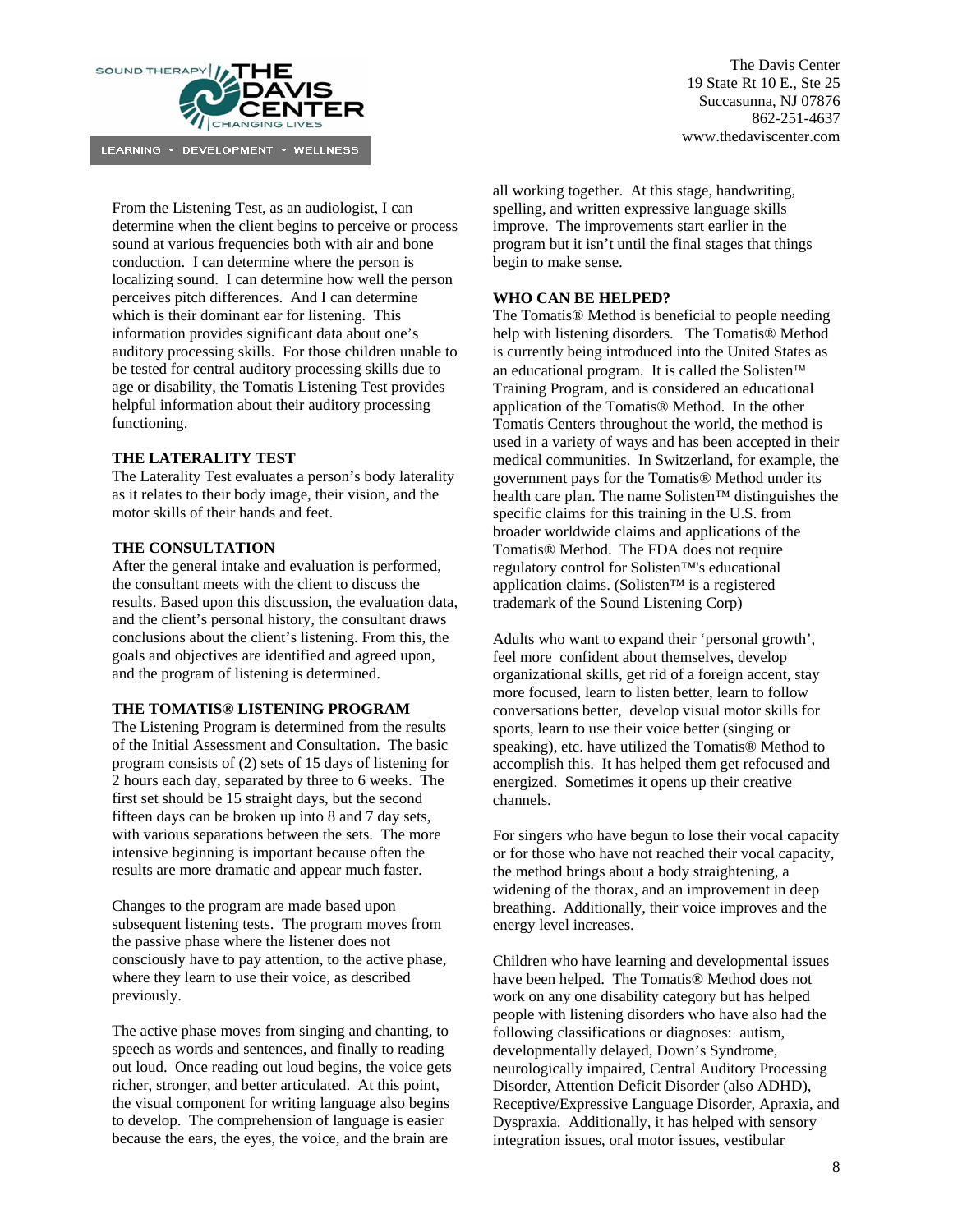

imbalances, proprioceptive issues, attention and focusing issues, coordination issues, and stroke related issues. It has helped develop reading skills, spelling skills, writing skills, math skills, and memory skills. It has helped students who need English as a Second Language. It has helped students listen and speak a foreign language better. The method has broad applicability.

Because the method helps bring better balance to the body, one's self-confidence improves, learning becomes easier, and negative attitudes often disappear.

## **LISTENING DISORDERS**

What can happen when listening is not at its best? We will look at the listening disorders as they relate to the 3 function areas: the vestibular, body energy, and listening.

## **Vestibular**

We have discussed that the vestibular system controls posture and balance when both sides of the body are in balance, the body functions harmoniously and the body's movements are well coordinated. However, when the body is not in balance, the following areas are affected:

- 1. Posture: The skeleton may be out of alignment and body tensions increase. Adults may experience back pain as a result.
- 2. Motor Skills: Poor body alignment may result in clumsiness, coordination problems, lack of flexibility, weak fine motor coordination, and nonprecise gross motor movements. Dyspraxia, dysgraphia, and dyslexia are sometimes associated with these skills.
- 3. Rhythm and Time/Space Skills: Poor rhythm skills may result in learning and language problems. Foreign languages require good rhythmical representation. Music and dance are also impacted. People may misrepresent their body image, have left/right confusions, and have fluency problems. The person becomes hesitant in his responses because his responses have required too much energy to feel positive about the response.
- 4. Psychomotor Immaturity: With immature systems, the body may make involuntary movements, have poor coordination of movements, have poor muscle tone, and lack verticality.

#### **Body Energy**

With improved body energy, the person feels that his body is in harmony and that his creative potential and

The Davis Center 19 State Rt 10 E., Ste 25 Succasunna, NJ 07876 862-251-4637 www.thedaviscenter.com

individual sensitivity are enhanced. However, when not energized, the body may respond as follows:

- High frequency hearing loss: When this occurs, the listeners become more tired, and isolate themselves. They often lose the listening posture and listen less to sounds.
- 2. Depression: The person increasingly begins to shut himself off from others. He might lose his creativity and desire to communicate, and in some cases, the will to live. They feel exhausted, and often don't want to move.
- 3. Artists: Creativity seems to slow down. They seem disinterested in social/emotional relationships and lose their sensitivity. Musicians notice a change in vocal quality and tonicity.

Overall, this function is depicted by a decline in motivation.

## **The Listening Function**

There are four components for effective listening: discrimination, accommodation, location, and auditory laterality. What happens when there are difficulties in these areas?

- 1. Discrimination: If one has difficulty analyzing differences between sounds, the results can be varied. A musician may sing off-key. A child may confuse consonant pairs such as m/n or p/b within words. This not only impacts receptive language but also expressive language and reading. When learning a foreign language, if the sounds have not been analyzed properly, one retains an 'accent'. A child may speak with a very soft voice because he does not have the skill to modulate it. Additionally, a child may have difficulty with receptive language because he does not have enough discrimination information to decipher what was said. With the inability to correctly decipher the language, the listener becomes unsure. His response may be expressed as one of anger, anxiety, frustration, or withdrawal to within himself.
- 2. Accommodation: The body accommodates to its surroundings. If someone must strain to listen, they become tired. They turn off their listening. For some children, their school day consists of turning on and off to sound stimuli as the need for them arises. They may tune out what is difficult for them to attend to. Listening then becomes selective. Attention span diminishes. They may learn only through memorization. If listening becomes a chore, one tends to back away from listening and isolate himself. They withdraw into themselves. They listen only to themselves. This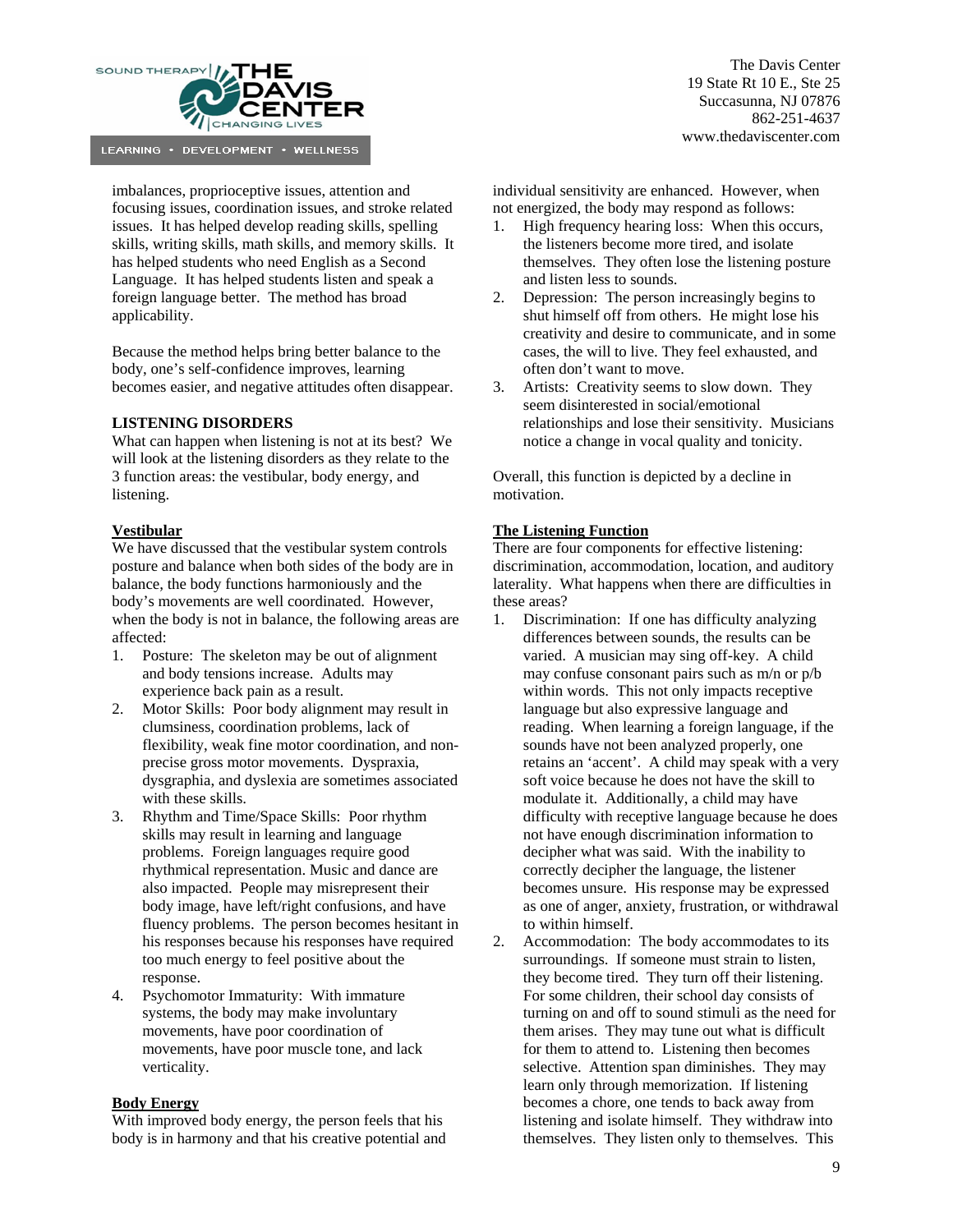

is often seen with autistic children. Vocal control is strained. People may tend to speak too loudly or too softly. In order to make the listener aware of how they have accommodated to the listening situation, they need to be forced into listening-- calling his name or tapping him on the shoulder. While some people turn inwards, others react outwardly. They move around a lot—unable to stay focused on something for any length of time.

- 3. Location: The ability to localize to a sound is important to time and space concepts. The person may seem confused, may not be able to determine which is right or left. They may respond hesitantly to a situation. They feel uncomfortable in new situations. The feeling of being uncomfortable actually comes from within their body. They may be clumsy. When playing any sport activity, location is important for motor coordination. Scholastically, time and space concepts are important in mathematics and history. Children may invert letters within words. Dr. Tomatis also felt that stuttering is related to an imbalance between right and left processing.
- 4. Auditory Laterality: The ability to lateralize to one ear will impact singing on key. It will impact a time delay for processing auditory information in the brain. When this happens, the brain has difficulty controlling the output of information. Speech may be choppy, or the person may seem to respond to only every other word, or portions of what was said, and not the whole. The voice may be monotonous or the voice may lack richness. For some, the term "Selective Attention" has been used. The memory is only able to retain the most important information and the recall may be difficult. Sometimes the 'important information' may not be the necessary information for comprehension but what the person needed to hear at that moment. The listener has to use a large amount of energy to listen. They tend to tire very quickly. When they tire, they may act in what is considered an inappropriate way by others, such as moving around, touching others, tuning out, speaking out of turn, etc. Their actions may appear to be socially not acceptable.

The person with auditory laterality problems may find it difficult to understand what has been said to him and not know why 'others' continually say the 'wrong thing' or 'don't make sense'; or why 'others' don't understand them. They can get frustrated very easily and for some, give up easily.

The Davis Center 19 State Rt 10 E., Ste 25 Succasunna, NJ 07876 862-251-4637 www.thedaviscenter.com

## **All Three Areas of Dysfunction**

When all three areas are involved, the problems become more severe. Children, for example, may demonstrate issues with all three areas if their development was delayed. Children with pre-natal or birth traumas may demonstrate issues in all the areas.

Children with middle ear infections are very often at risk for auditory processing issues. In my last book, " A Parent's Guide to Middle Ear Infections", I reported, if a child had 5 or more middle ear infections before age 2 he was at risk for learning problems. Additionally, if a child had 5 or more middle ear infections before age 5, he too, was at risk for learning problems. The establishment of good auditory processing connections cannot happen if the middle ear transmission of sound is blocked. Also children with middle ear infection histories are more prone to language weaknesses. The "Ear/Voice/Brain" connection that Dr. Tomatis emphasized helps explain what is happening. There is an immaturity to their neural circuits for controlling the body and language. They want to communicate, but have difficulty accomplishing this through speech. Some revert to other means such as kicking, spitting, pulling hair, pushing, or touching others. Their proprioception skills are out of balance so they connect through this heightened or over-excited sense because that is the level they can best function in. It is with this child that the vestibular system needs to be adjusted first, in order to move towards better balance. This must precede language skills so that clarity of language occurs.

Some children are delayed with language development. For these children, Dr. Tomatis relates the delay in language to their need to be vertical—their posture needed to be upright for their listening to begin to develop. Once the ear was better positioned, listening, followed by language could occur.

Adults demonstrate listening problems in all three areas in different ways. The adult, for example, may become depressed. They have lost their energy for life. Dr. Tomatis looks at his method as helping them "recirculate their energy". Others may express themselves as being anxious. They may have relational difficulties. They may be tense or aggressive. They may become 'loners'. They may feel exhausted all the time. Dr. Tomatis feels that they have insufficient recharging and therefore, their energy does not recirculate.

Some adults, including young adults, may demonstrate social integration difficulties. They may have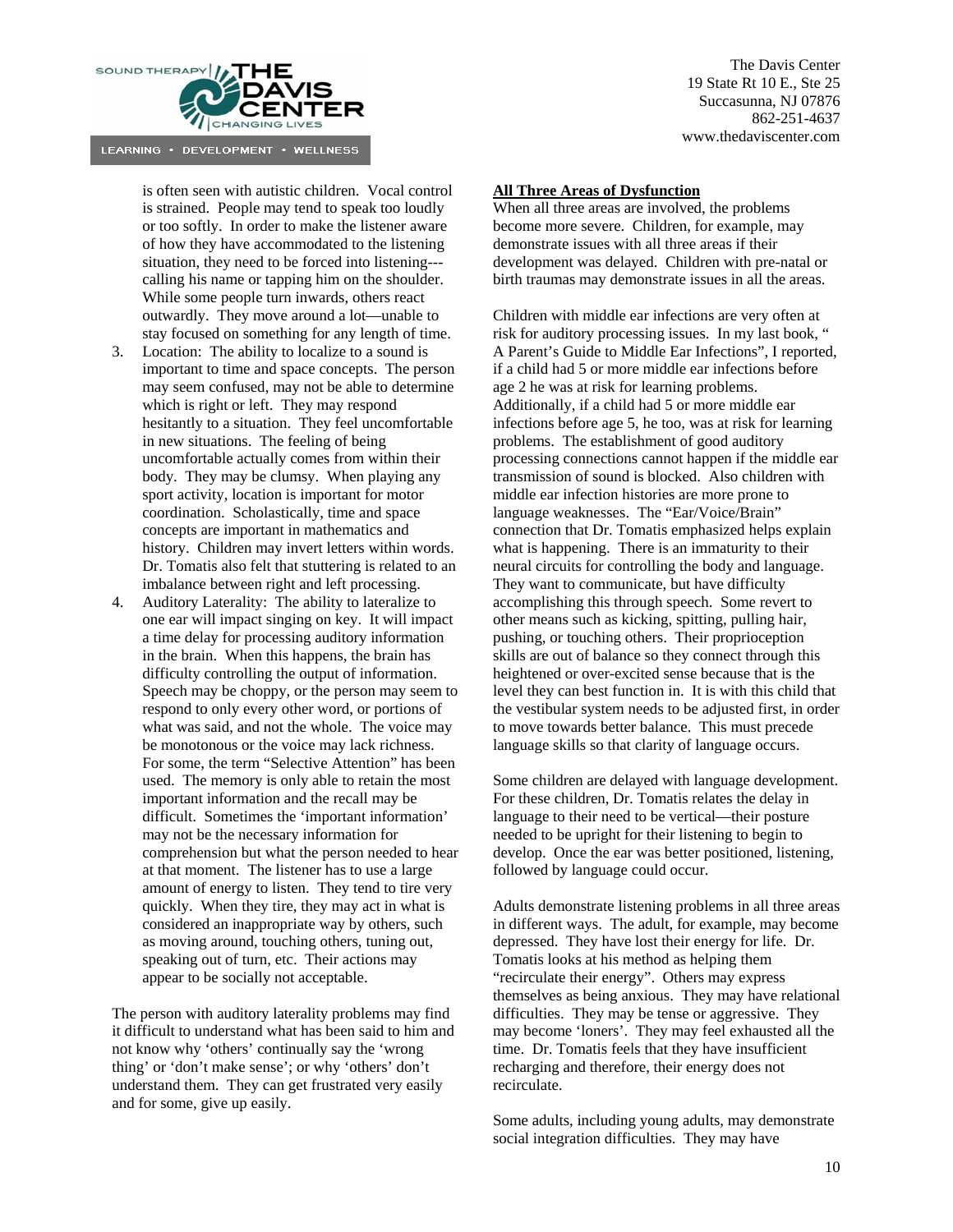

emotional issues. Dr. Tomatis characterizes this as having a complete closure of the ear, very early in life that was probably caused by a major trauma. The Tomatis® Method works on creating harmony in the body and works on opening the ear to the outside world, thereby opening up their overall potential.

## **CHANGES**

The above Listening Disorders have changed with Dr. Tomatis' Method. This does not mean a person is 'cured'; however, various degrees of change do occur. Typically changes occur over a period of time—some rather quickly and some at a slower, more steady pace. Additionally, as with most change processes, the Tomatis® Method can be coupled with other supportive therapies for additional growth.

Physiological changes can take place. Some of the most commonly reported changes are: better balance, better respiration, better fluidity in movement, and better posture. Articulation becomes clearer, the voice is better controlled, and speech is more intelligible. The body is controlled better and attention is maintained for longer periods of time.

The parents of children with listening disorders, and the client's themselves must be willing to accept the change and have a desire to grow. Most change is positive, but for some of the more severely impaired children such as the autistic, so much change is necessary that although the change is a movement forward, it may be difficult to adjust to--initially. Patience is required to allow for maximum cumulative gain to occur.

In some cases, the change is unwanted. On initial assessments, parents report that their child is growing physically but not educationally. They want their child to be speaking better, learning better, and communicating better. However, they typically only have the end picture in mind—a speaking, communicating, child that learns easily. However, in order to get to that end picture, many changes must take place over a period of time. With the older child, sometimes the change is more difficult because they need so many levels of change to occur. For example, a child may seem compliant who sits in the corner reading books or watching TV all day, yet doesn't talk. The parents say they want their child to talk. The parents know how to handle the child as he is functioning right now, and even though he doesn't talk, they are comfortable with his 'calmness' and ability to keep himself occupied. Once therapy begins, the child

The Davis Center 19 State Rt 10 E., Ste 25 Succasunna, NJ 07876 862-251-4637 www.thedaviscenter.com

is awakened to the world and may start doing some 'unexpected' and 'unwanted' things. They may start exploring the house and outside. They may want to experiment with things in their environment that they knew were there before but just didn't care about maybe fill the bathtub up with water and let it spill over; maybe start hitting and punching their siblings or other children and adults; or maybe take walks alone in the neighborhood because of a new sense of who they are and where they are. They may also start experimenting with their oral motor and vocal skills. They may start trying out new foods because of the sensation changes with the Trigeminal and Facial Nerve innervation, or want to start chewing or biting things. They obviously need to have time to experiment with these new sensations while learning to control them. All of these changes are steps toward a better balanced child. Of course, along the way, other changes are also taking place—maybe language skills advance from one word utterances to 4 word utterances; or maybe they can maintain eye contact when spoken to; or maybe they can begin to understand receptive information 75% of the time; or maybe they have become potty trained; or maybe they have developed empathic responses to other's feelings; or maybe they have begun to play with other children. The list can go on and on. To make steps forward, the body needs to get reorganized. While it is reorganizing, the responses may be distorted--initially.

For adults who may start out being tight and tense, a feeling of calmness descends upon them, often after a period of feeling tired and washed out. Those who start out being depressed may actually become upset or angry in the initial phase. The body is simply trying to find its balance point. Later they are able to take charge of themselves with more energy and a greater feeling of being in control.

In order for the Tomatis® Method to work, as with any method, one must have the desire to change. Listening with the intent to change must be present. The objective of the method is to obtain a unity between hearing, auditory processing, and the listening function. If the desire is there, the listener can attain the potential of his body's capabilities. In other words, the listener should be able to listen as well as they hear. The Tomatis® Method helps people reach their potential, not reinforce their difficulties. It also provides a way to support or reinforce their potential. The potential was always there. For some, it just needed to be found.